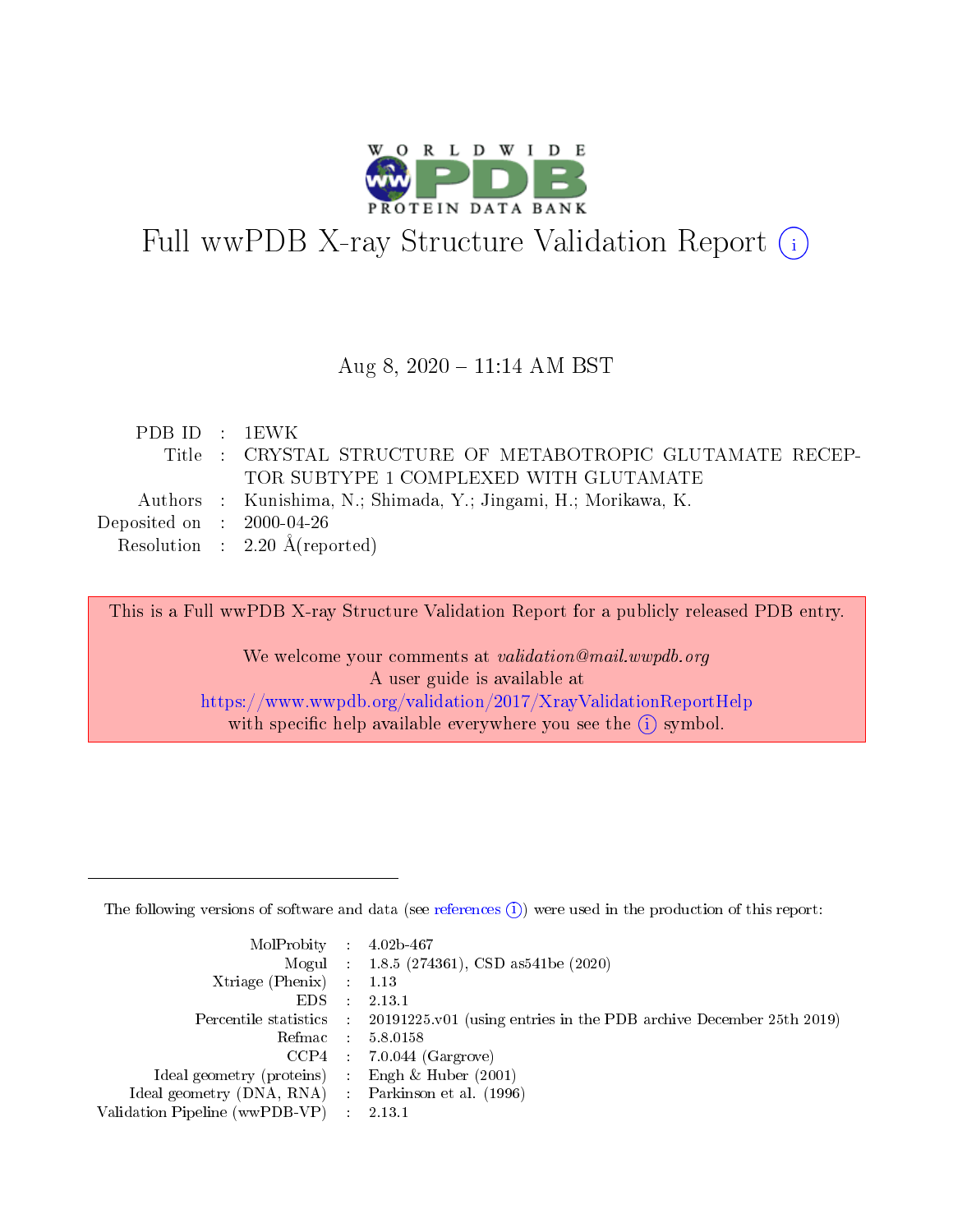## 1 [O](https://www.wwpdb.org/validation/2017/XrayValidationReportHelp#overall_quality)verall quality at a glance  $(i)$

The following experimental techniques were used to determine the structure: X-RAY DIFFRACTION

The reported resolution of this entry is 2.20 Å.

Percentile scores (ranging between 0-100) for global validation metrics of the entry are shown in the following graphic. The table shows the number of entries on which the scores are based.



| Metric                | Whole archive<br>$(\#\mathrm{Entries})$ | Similar resolution<br>$(\#\text{Entries},\,\text{resolution}\,\,\text{range}(\textup{\AA}))$ |
|-----------------------|-----------------------------------------|----------------------------------------------------------------------------------------------|
| $R_{free}$            | 130704                                  | $4898(2.20-2.20)$                                                                            |
| Clashscore            | 141614                                  | $5594(2.20-2.20)$                                                                            |
| Ramachandran outliers | 138981                                  | $5503(2.20-2.20)$                                                                            |
| Sidechain outliers    | 138945                                  | $5504(2.20-2.20)$                                                                            |
| RSRZ outliers         | 127900                                  | $4800(2.20-2.20)$                                                                            |

The table below summarises the geometric issues observed across the polymeric chains and their fit to the electron density. The red, orange, yellow and green segments on the lower bar indicate the fraction of residues that contain outliers for  $>=3, 2, 1$  and 0 types of geometric quality criteria respectively. A grey segment represents the fraction of residues that are not modelled. The numeric value for each fraction is indicated below the corresponding segment, with a dot representing fractions <=5% The upper red bar (where present) indicates the fraction of residues that have poor fit to the electron density. The numeric value is given above the bar.

| Mol | Chain | Length | Quality of chain |     |                 |
|-----|-------|--------|------------------|-----|-----------------|
|     |       | 490    | 7%<br>79%        | 12% | 9%<br>$\bullet$ |
|     |       | 490    | 3%<br>82%        | 9%  | 8%              |

The following table lists non-polymeric compounds, carbohydrate monomers and non-standard residues in protein, DNA, RNA chains that are outliers for geometric or electron-density-fit criteria:

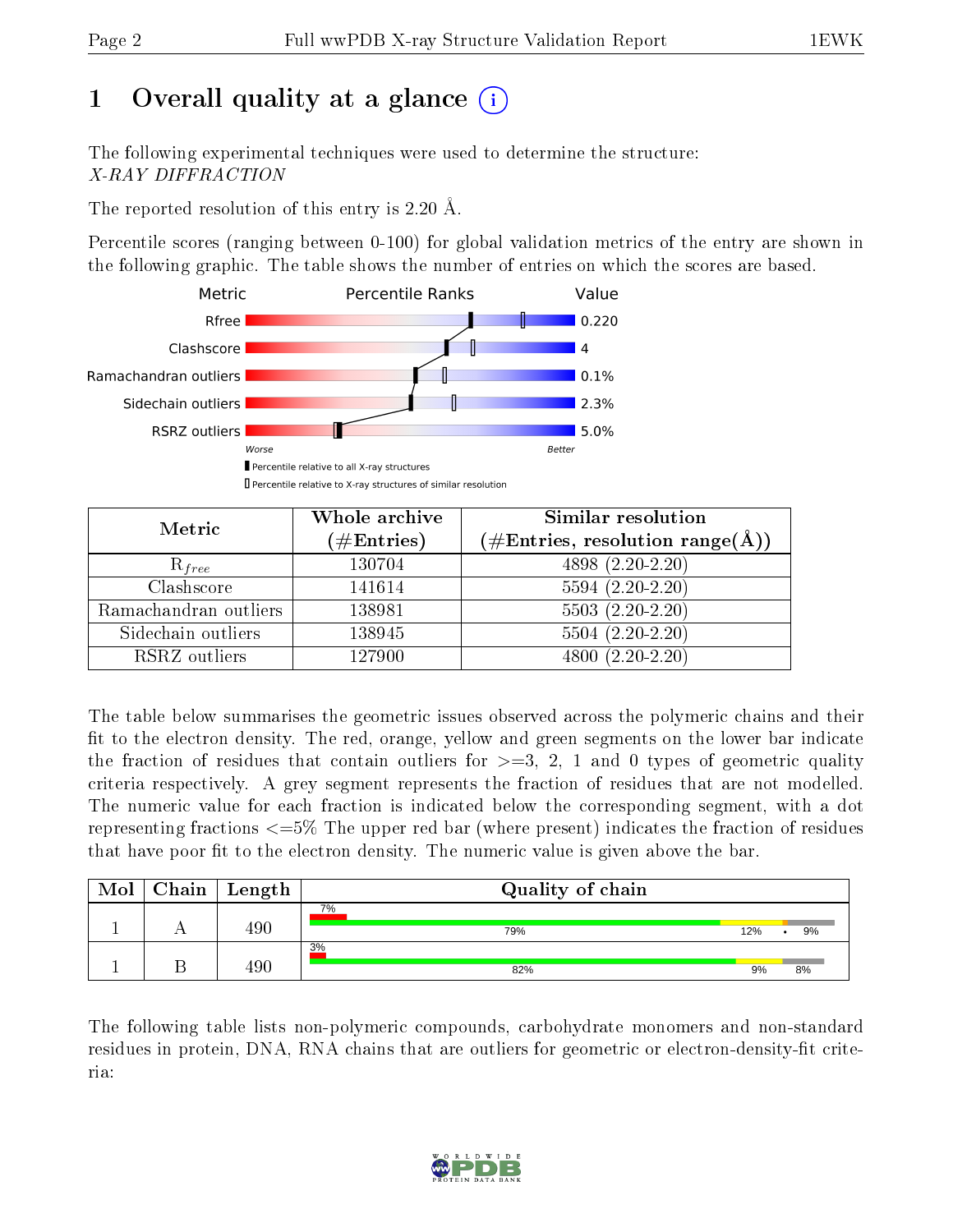|      |      |  | Mol   Type   Chain   Res   Chirality   Geometry   Clashes   Electron density |
|------|------|--|------------------------------------------------------------------------------|
| NAG  | -801 |  |                                                                              |
| NAG- | 804  |  |                                                                              |

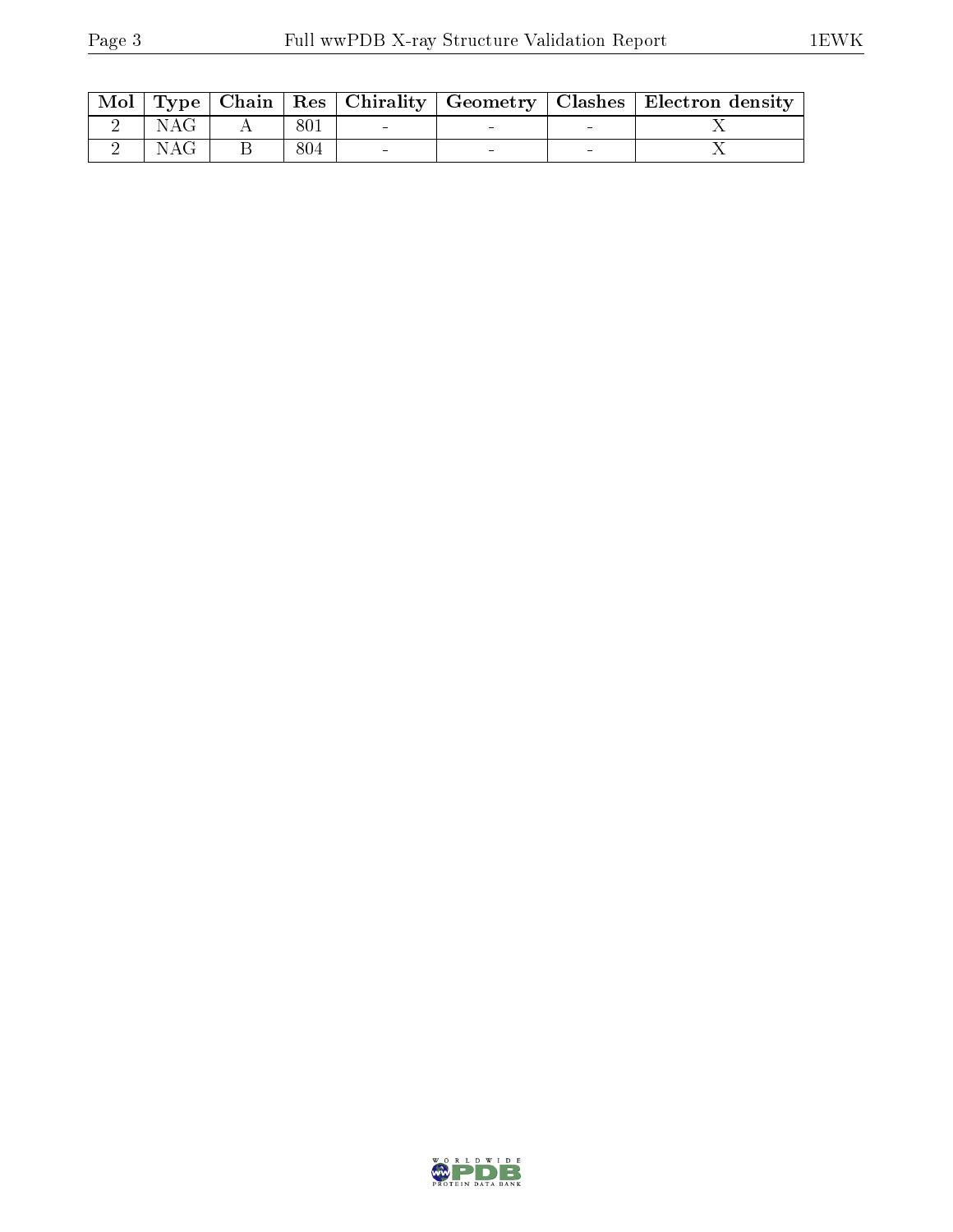## 2 Entry composition (i)

There are 6 unique types of molecules in this entry. The entry contains 7906 atoms, of which 0 are hydrogens and 0 are deuteriums.

In the tables below, the ZeroOcc column contains the number of atoms modelled with zero occupancy, the AltConf column contains the number of residues with at least one atom in alternate conformation and the Trace column contains the number of residues modelled with at most 2 atoms.

 Molecule 1 is a protein called METABOTROPIC GLUTAMATE RECEPTOR SUBTYPE 1.

| Mol | Chain Residues |                          |                                           | Atoms |        |  | $\text{ZeroOcc}$   AltConf   Trace |  |
|-----|----------------|--------------------------|-------------------------------------------|-------|--------|--|------------------------------------|--|
|     | 448            | $\mathrm{Total}$<br>3566 | $\mathbf{C}$ and $\mathbf{C}$<br>2261 621 |       | 663 21 |  |                                    |  |
|     | 449            | 3575                     | Total C<br>2266                           | 623   | 665 21 |  |                                    |  |

• Molecule 2 is 2-acetamido-2-deoxy-beta-D-glucopyranose (three-letter code: NAG) (formula:  $C_8H_{15}NO_6$ .



| Mol | Chain   Residues | Atoms                           | $ZeroOcc \mid AltConf \mid$ |
|-----|------------------|---------------------------------|-----------------------------|
|     |                  | Total C N O<br>8 1 5<br>14      |                             |
|     |                  | Total C N O<br>14 8 1 5         |                             |
|     |                  | Total C N O<br>8 1<br>- 5<br>14 |                             |

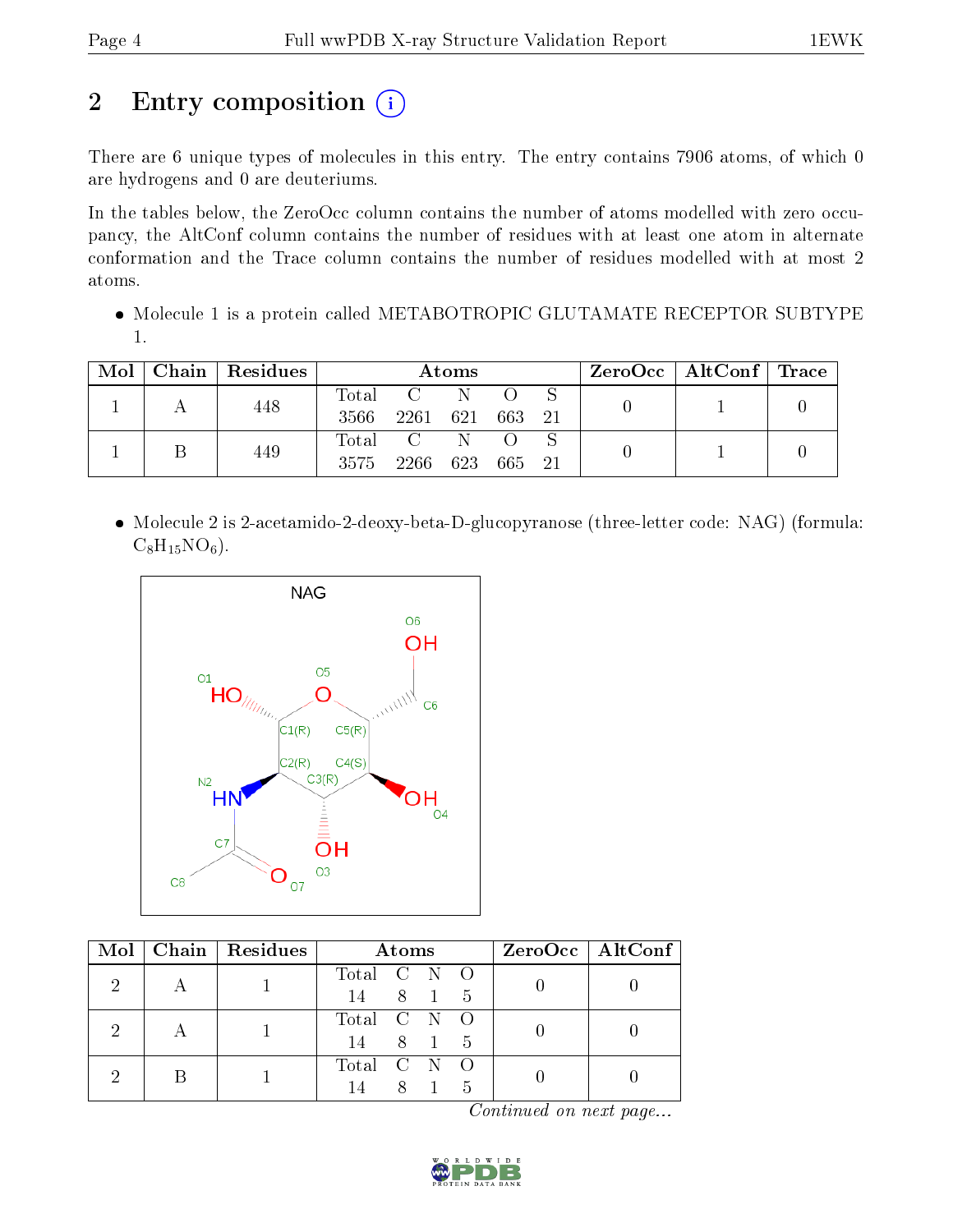|  |             | $ZeroOcc \mid AltConf \mid$<br>A toms |  |  |  |
|--|-------------|---------------------------------------|--|--|--|
|  | Total C N O |                                       |  |  |  |

Molecule 3 is MAGNESIUM ION (three-letter code: MG) (formula: Mg).

|  | $\text{Mol}$   Chain   Residues | Atoms    | $ZeroOcc \   \ AltConf \  $ |
|--|---------------------------------|----------|-----------------------------|
|  |                                 | Total Mg |                             |
|  |                                 | Total Mg |                             |

• Molecule 4 is GLUTAMIC ACID (three-letter code: GLU) (formula:  $C_5H_9NO_4$ ).



|  | Mol   Chain   Residues |                                    | <b>Atoms</b> |  | $ZeroOcc \   \$ AltConf |
|--|------------------------|------------------------------------|--------------|--|-------------------------|
|  |                        | Total C N O<br>$10 \t 5 \t 1 \t 4$ |              |  |                         |
|  |                        | Total C N O                        | - 5 -        |  |                         |

 Molecule 5 is 4-(2-HYDROXYETHYL)-1-PIPERAZINE ETHANESULFONIC ACID (three-letter code: EPE) (formula:  $C_8H_{18}N_2O_4S$ ).

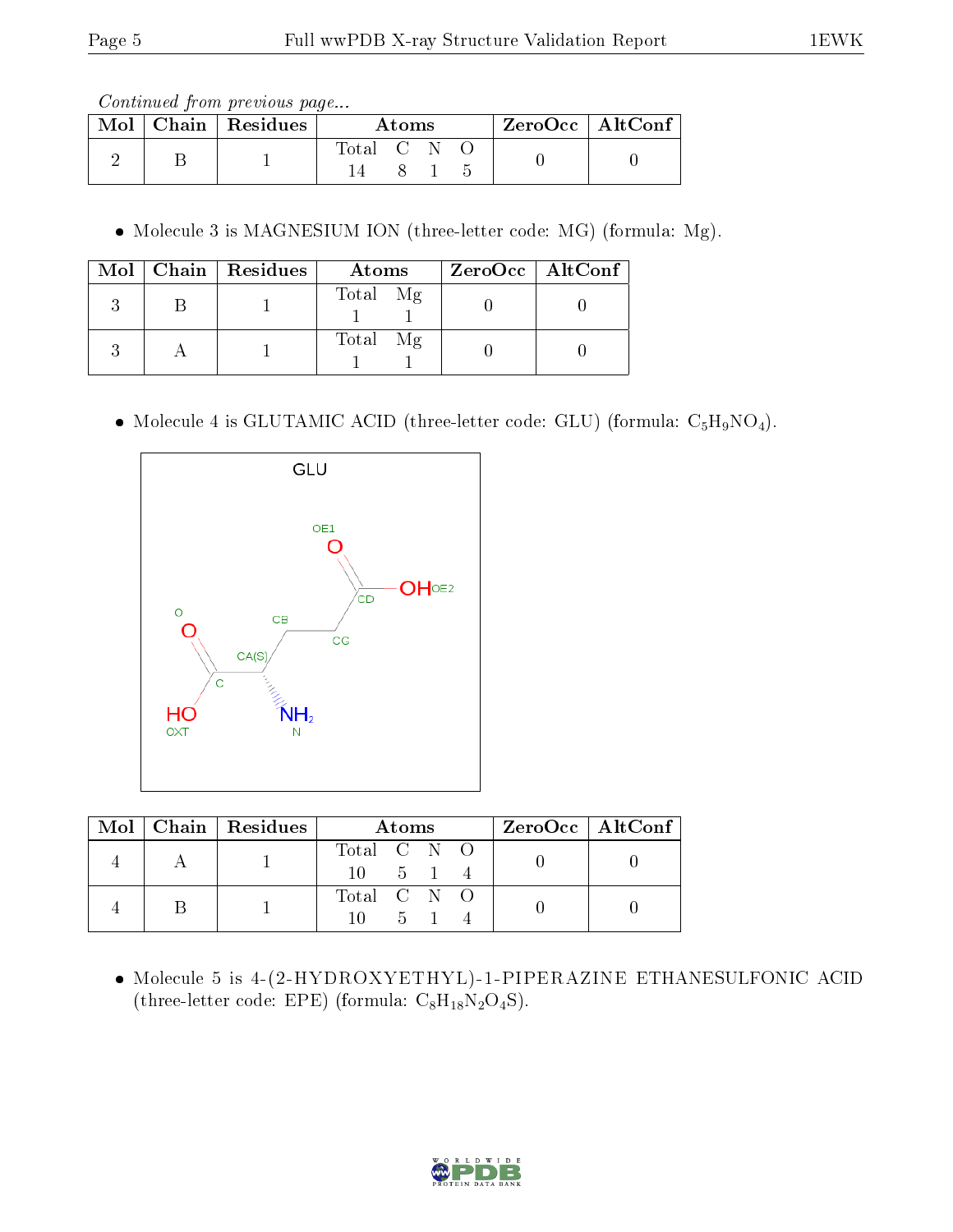

| $\bf{Mol}$ |               | $\mid$ Chain $\mid$ Residues |               | <b>Atoms</b> |  | ZeroOcc   AltConf |
|------------|---------------|------------------------------|---------------|--------------|--|-------------------|
| h,         |               |                              | Total C N O S |              |  |                   |
|            |               |                              | 15 8 2 4 1    |              |  |                   |
|            |               |                              | Total C N O S |              |  |                   |
|            | $\mathcal{D}$ |                              | 15 8 2 4 1    |              |  |                   |
|            |               |                              | Total C N O S |              |  |                   |
|            |               |                              | 15.           | 8 2 4 1      |  |                   |

• Molecule 6 is water.

|  | Mol   Chain   Residues | Atoms                 | $ZeroOcc \mid AltConf \mid$ |
|--|------------------------|-----------------------|-----------------------------|
|  | 246                    | Total O<br>246<br>246 |                             |
|  | 396                    | Total O<br>396<br>396 |                             |

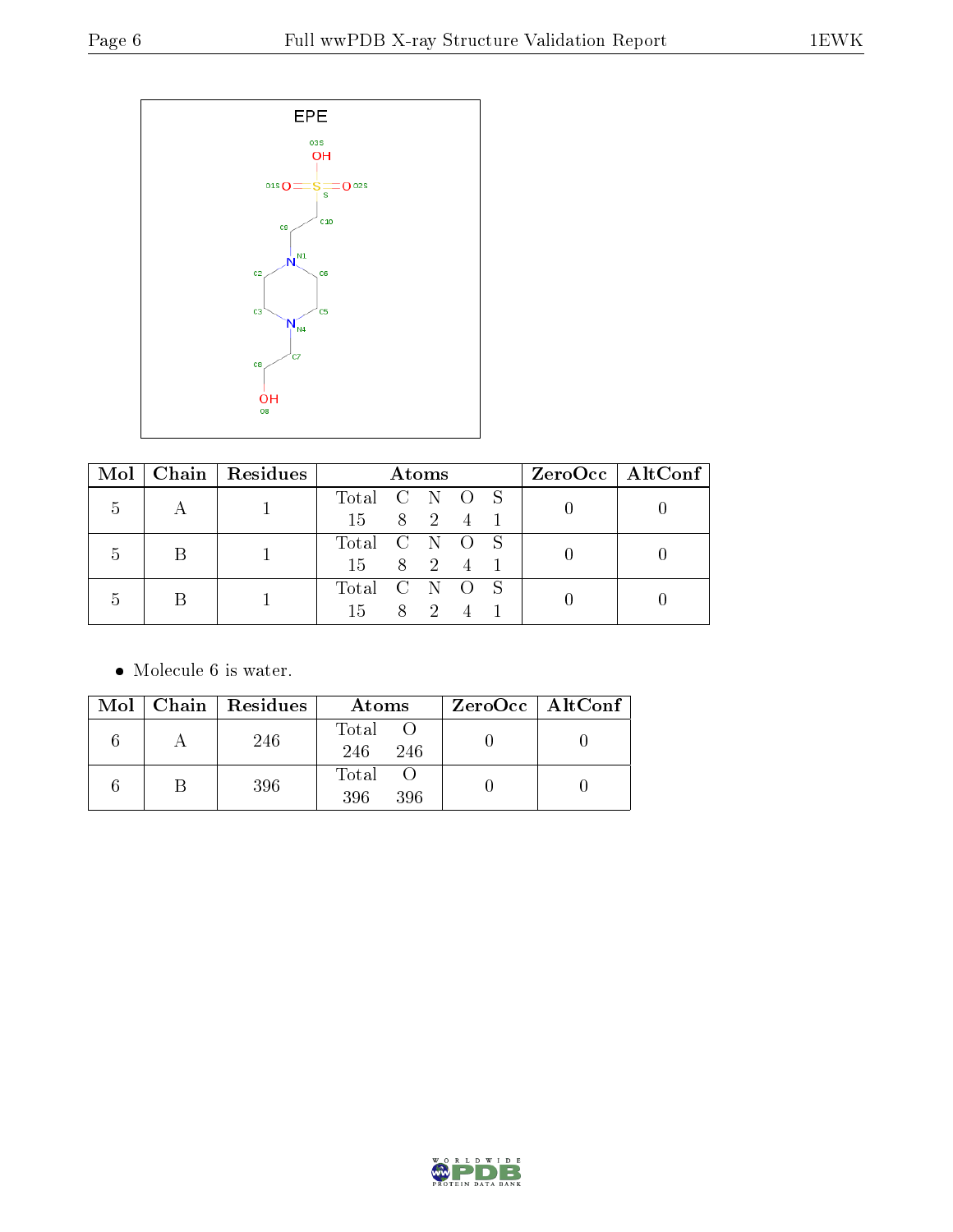## 3 Residue-property plots  $(i)$

These plots are drawn for all protein, RNA, DNA and oligosaccharide chains in the entry. The first graphic for a chain summarises the proportions of the various outlier classes displayed in the second graphic. The second graphic shows the sequence view annotated by issues in geometry and electron density. Residues are color-coded according to the number of geometric quality criteria for which they contain at least one outlier: green  $= 0$ , yellow  $= 1$ , orange  $= 2$  and red  $= 3$  or more. A red dot above a residue indicates a poor fit to the electron density ( $\text{RSRZ} > 2$ ). Stretches of 2 or more consecutive residues without any outlier are shown as a green connector. Residues present in the sample, but not in the model, are shown in grey.



• Molecule 1: METABOTROPIC GLUTAMATE RECEPTOR SUBTYPE 1

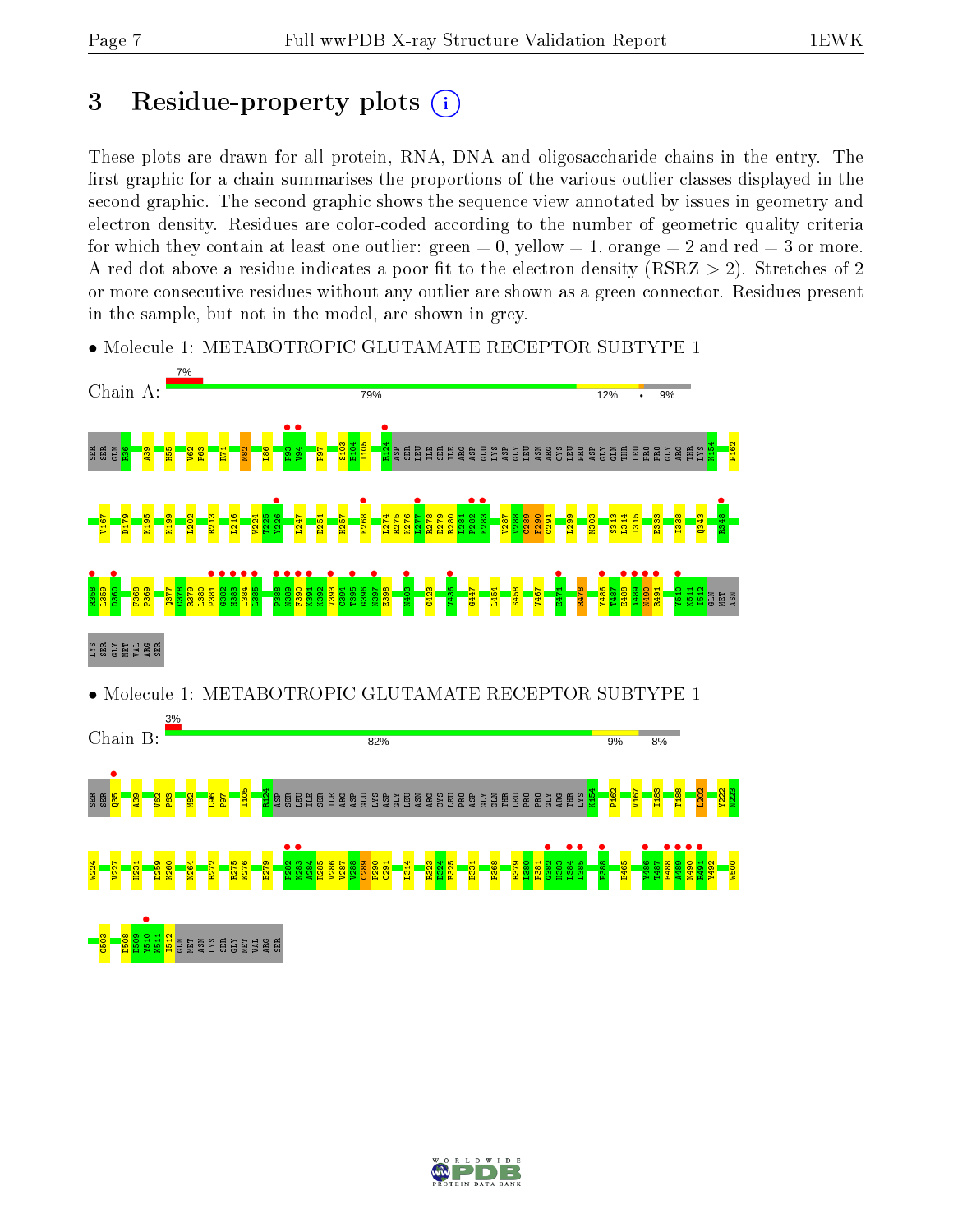## 4 Data and refinement statistics  $(i)$

| Property                                                   | Value                                            | Source     |
|------------------------------------------------------------|--------------------------------------------------|------------|
| Space group                                                | P 1 21 1                                         | Depositor  |
| Cell constants                                             | $95.22\text{\AA}$<br>83.38Å<br>97.45Å            |            |
| a, b, c, $\alpha$ , $\beta$ , $\gamma$                     | $114.85^\circ$<br>$90.00^\circ$<br>$90.00^\circ$ | Depositor  |
| Resolution $(A)$                                           | 17.00<br>$-2.20$                                 | Depositor  |
|                                                            | 16.99<br>2.20<br>$\frac{1}{2}$                   | <b>EDS</b> |
| % Data completeness                                        | 98.9 (17.00-2.20)                                | Depositor  |
| (in resolution range)                                      | 98.5 (16.99-2.20)                                | <b>EDS</b> |
| $R_{merge}$                                                | 0.04                                             | Depositor  |
| $\mathrm{R}_{sym}$                                         | (Not available)                                  | Depositor  |
| $\langle I/\sigma(I) \rangle^{-1}$                         | $9.02$ (at 2.21Å)                                | Xtriage    |
| Refinement program                                         | <b>CNS</b>                                       | Depositor  |
|                                                            | 0.196<br>0.227<br>$\mathbf{A}$                   | Depositor  |
| $R, R_{free}$                                              | 0.189<br>0.220                                   | DCC        |
| $R_{free}$ test set                                        | $3497$ reflections $(5.08\%)$                    | wwPDB-VP   |
| Wilson B-factor $(A^2)$                                    | 25.6                                             | Xtriage    |
| Anisotropy                                                 | 0.305                                            | Xtriage    |
| Bulk solvent $k_{sol}$ (e/Å <sup>3</sup> ), $B_{sol}(A^2)$ | $0.38$ , $58.1$                                  | <b>EDS</b> |
| $\overline{L-test for}$ twinning <sup>2</sup>              | $< L >$ = 0.49, $< L2$ = 0.33                    | Xtriage    |
| Estimated twinning fraction                                | $0.017$ for h,-k,-h-l                            | Xtriage    |
| $F_o, F_c$ correlation                                     | 0.95                                             | <b>EDS</b> |
| Total number of atoms                                      | 7906                                             | wwPDB-VP   |
| Average B, all atoms $(A^2)$                               | 37.0                                             | wwPDB-VP   |

Xtriage's analysis on translational NCS is as follows: The largest off-origin peak in the Patterson function is  $4.34\%$  of the height of the origin peak. No significant pseudotranslation is detected.

<sup>&</sup>lt;sup>2</sup>Theoretical values of  $\langle |L| \rangle$ ,  $\langle L^2 \rangle$  for acentric reflections are 0.5, 0.333 respectively for untwinned datasets, and 0.375, 0.2 for perfectly twinned datasets.



<span id="page-7-1"></span><span id="page-7-0"></span><sup>1</sup> Intensities estimated from amplitudes.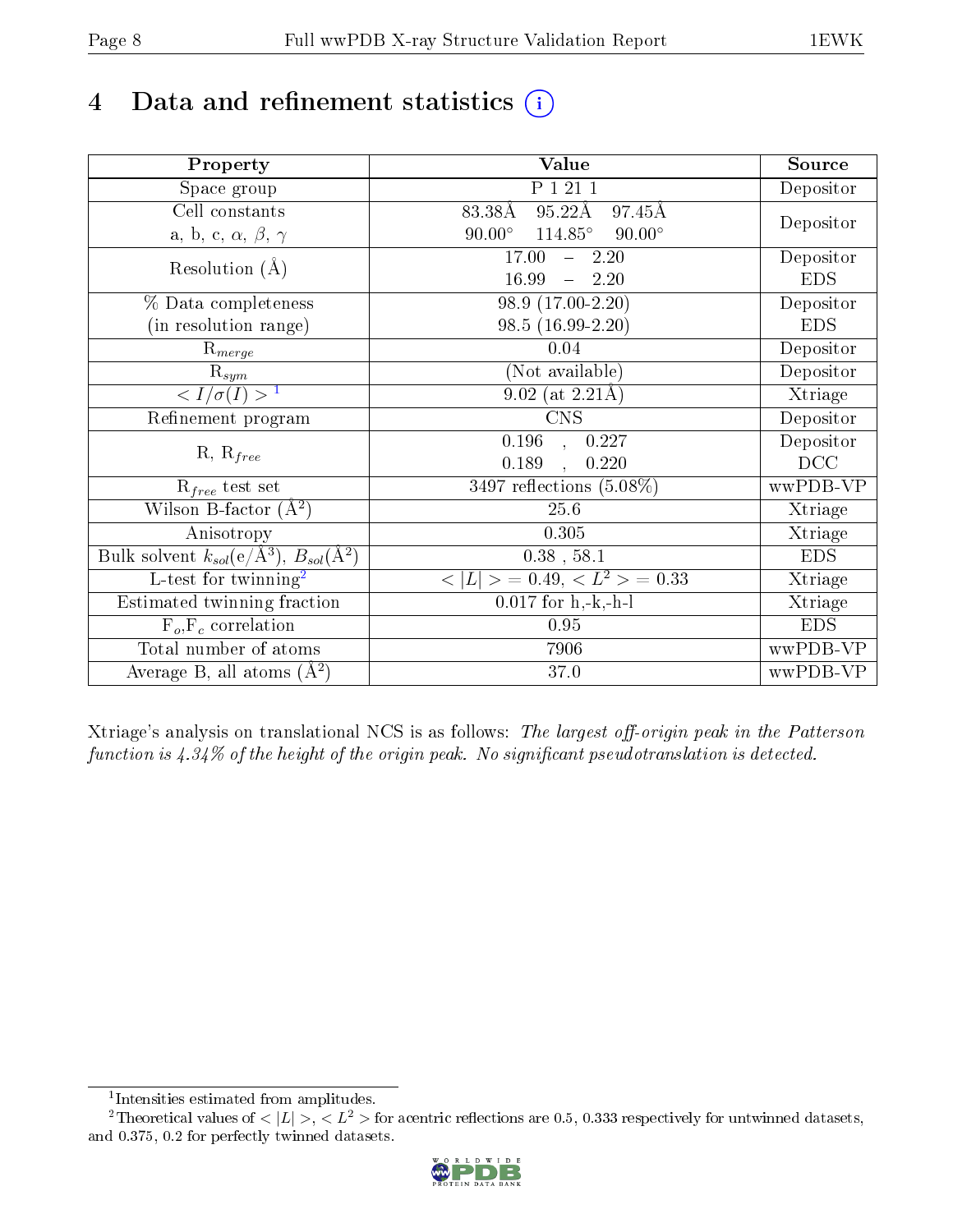## 5 Model quality  $(i)$

### 5.1 Standard geometry  $(i)$

Bond lengths and bond angles in the following residue types are not validated in this section: MG, EPE, NAG

The Z score for a bond length (or angle) is the number of standard deviations the observed value is removed from the expected value. A bond length (or angle) with  $|Z| > 5$  is considered an outlier worth inspection. RMSZ is the root-mean-square of all Z scores of the bond lengths (or angles).

| Mol<br>Chain |     | Bond lengths |             | Bond angles |                    |
|--------------|-----|--------------|-------------|-------------|--------------------|
|              |     | <b>RMSZ</b>  | $\# Z  > 5$ | RMSZ        | # $ Z  > 5$        |
|              |     | 0.32         | 0/3646      | 0.57        | $1/4931$ $(0.0\%)$ |
|              | B   | 0.35         | 0/3655      | 0.60        | $1/4943(0.0\%)$    |
| AH           | Аll | 0.34         | 0/7301      | 0.58        | $2/9874(0.0\%)$    |

There are no bond length outliers.

All (2) bond angle outliers are listed below:

| Mol |     |      | Chain   Res   Type   Atoms   | Observed( $^{\circ}$ )   Ideal( $^{\circ}$ ) |  |
|-----|-----|------|------------------------------|----------------------------------------------|--|
|     | 290 |      | PHE   N-CA-C $\vert$ -5.65   | 95.74                                        |  |
|     | 290 | PHE. | $\vert$ N-CA-C $\vert$ -5.63 | 95.81                                        |  |

There are no chirality outliers.

There are no planarity outliers.

### 5.2 Too-close contacts  $\overline{a}$

In the following table, the Non-H and H(model) columns list the number of non-hydrogen atoms and hydrogen atoms in the chain respectively. The H(added) column lists the number of hydrogen atoms added and optimized by MolProbity. The Clashes column lists the number of clashes within the asymmetric unit, whereas Symm-Clashes lists symmetry related clashes.

|  |      | Mol   Chain   Non-H   H(model)   H(added) |      |    | $Clashes$   Symm-Clashes |
|--|------|-------------------------------------------|------|----|--------------------------|
|  | 3566 |                                           | 3487 | 42 |                          |
|  | 3575 |                                           | 3495 | 22 |                          |
|  | 28   |                                           | 26   |    |                          |
|  | 28   |                                           | 26   |    |                          |
|  |      |                                           |      |    |                          |
|  |      |                                           |      |    |                          |
|  |      |                                           |      |    |                          |

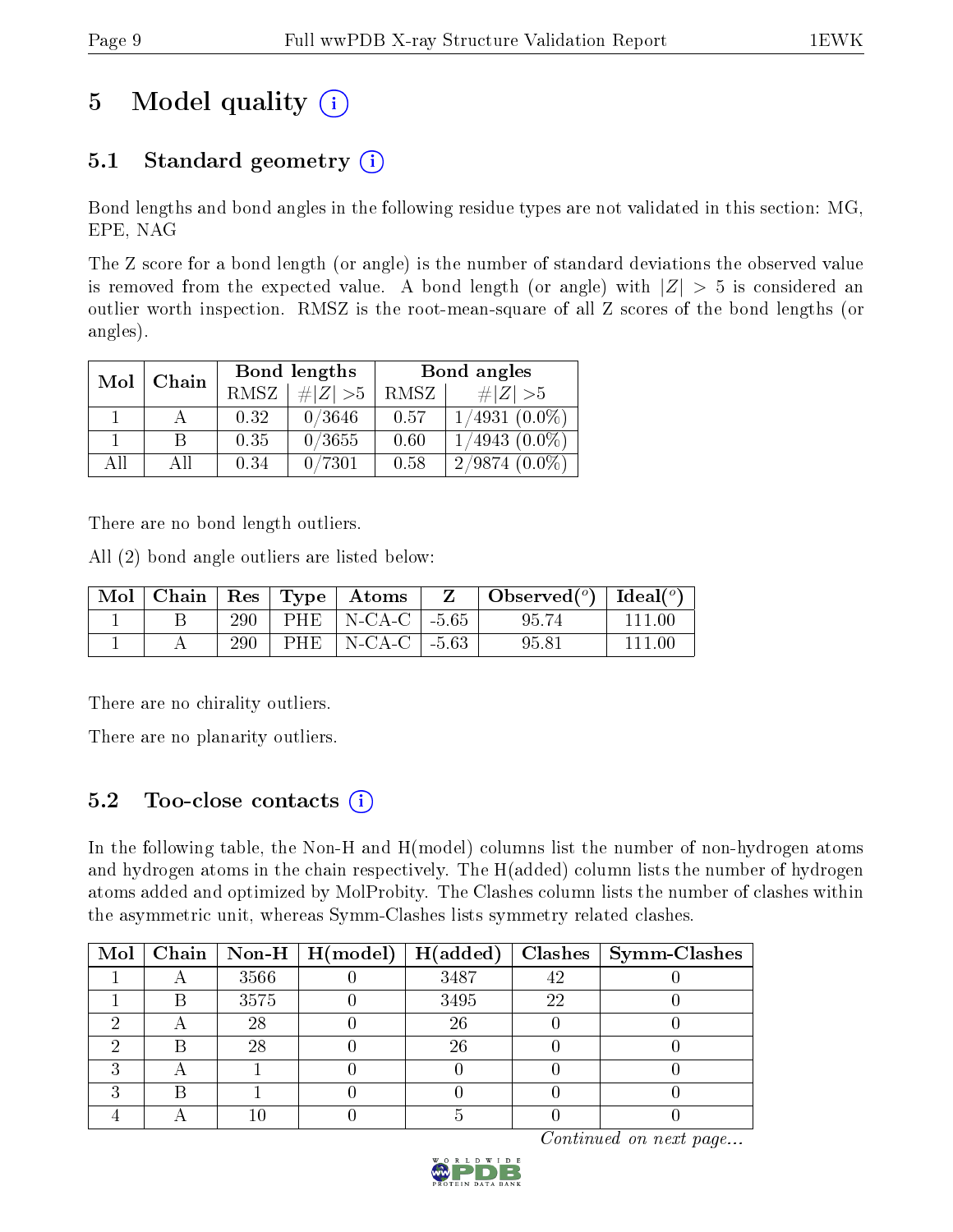|  |      |      | Mol   Chain   Non-H   H(model)   H(added)   Clashes   Symm-Clashes |
|--|------|------|--------------------------------------------------------------------|
|  |      |      |                                                                    |
|  | 15   |      |                                                                    |
|  |      | 36   |                                                                    |
|  | 246  |      |                                                                    |
|  | 396  |      |                                                                    |
|  | 7906 | 7098 |                                                                    |

The all-atom clashscore is defined as the number of clashes found per 1000 atoms (including hydrogen atoms). The all-atom clashscore for this structure is 4.

All (64) close contacts within the same asymmetric unit are listed below, sorted by their clash magnitude.

| $Atom-1$             | Atom-2               | Interatomic       | Clash             |
|----------------------|----------------------|-------------------|-------------------|
|                      |                      | distance $(A)$    | overlap $(A)$     |
| 1:A:213:ARG:NH2      | 1:A:216:LEU:HD23     | 1.93              | 0.83              |
| 1:B:39:ALA:HB3       | 1:B:105:ILE:HB       | 1.69              | 0.73              |
| 1: A:257: HIS: HB2   | 1: A:280:ARG:HG3     | 1.69              | 0.73              |
| 1:A:39:ALA:HB3       | 1:A:105:ILE:HB       | 1.77              | 0.66              |
| 1:A:289[B]:CYS:HB3   | 1: A:291: CYS:SG     | 2.38              | 0.63              |
| 1: A:377: GLN: HA    | 1: A:390: PHE:CE1    | 2.34              | $\overline{0.62}$ |
| 1:B:289[B]:CYS:HB3   | 1:B:291:CYS:SG       | 2.38              | 0.62              |
| 1:A:287:VAL:HB       | 1:A:314:LEU:HD23     | 1.85              | 0.58              |
| 1:A:216:LEU:HD21     | 1:A:251:GLU:HG3      | 1.86              | 0.57              |
| 1: A:379:ARG:HD3     | 1:A:390:PHE:O        | 2.05              | 0.57              |
| 1: A:199: LYS: HD2   | 1:B:63:PRO:HB3       | 1.87              | 0.56              |
| 1:B:183:ILE:HG12     | 1:B:202:LEU:HG       | 1.89              | 0.55              |
| 1: A:274:LEU:O       | 1: A:278:ARG:HG3     | 2.05              | 0.55              |
| 1:A:384:LEU:HD23     | 1:A:384:LEU:O        | 2.07              | 0.54              |
| 1:B:162:PRO:HG3      | 1:B:167:VAL:HG12     | 1.89              | 0.54              |
| 1:B:285:ARG:HG2      | 1:B:285:ARG:O        | $\overline{2.11}$ | 0.51              |
| 1: A:315: ILE: HA    | 1: A: 338: ILE: O    | $2.10\,$          | 0.51              |
| 1: B: 272: ARG: O    | 1: B: 276: LYS: HG2  | $\overline{2.10}$ | $\overline{0.51}$ |
| 1:B:188:THR:HGI      | 4:B:702:GLU:N        | 2.09              | 0.50              |
| 1:B:379:ARG:NH1      | 1:B:381:PRO:HG3      | 2.27              | 0.50              |
| 1: A:62:VAL:HB       | 1:A:63:PRO:HD3       | 1.94              | 0.50              |
| 1:B:275:ARG:O        | 1:B:279:GLU:HG3      | 2.12              | 0.49              |
| 1: A:82: MET:HG2     | 1: A: 105: ILE: HD11 | $\overline{1.95}$ | 0.48              |
| 1:B:231:HIS:O        | 1:B:260:LYS:HA       | 2.13              | 0.48              |
| 1: B: 224: TRP: CD2  | 1:B:286:VAL:HG21     | 2.47              | 0.48              |
| 1: A: 359: LEU: HD21 | 1:A:380:LEU:HD21     | 1.94              | 0.48              |
| 1:B:323:ARG:HH21     | 1:B:325:GLU:CD       | 2.16              | 0.48              |
| 1:A:224:TRP:CZ3      | 1:A:315:ILE:HD11     | 2.49              | 0.48              |

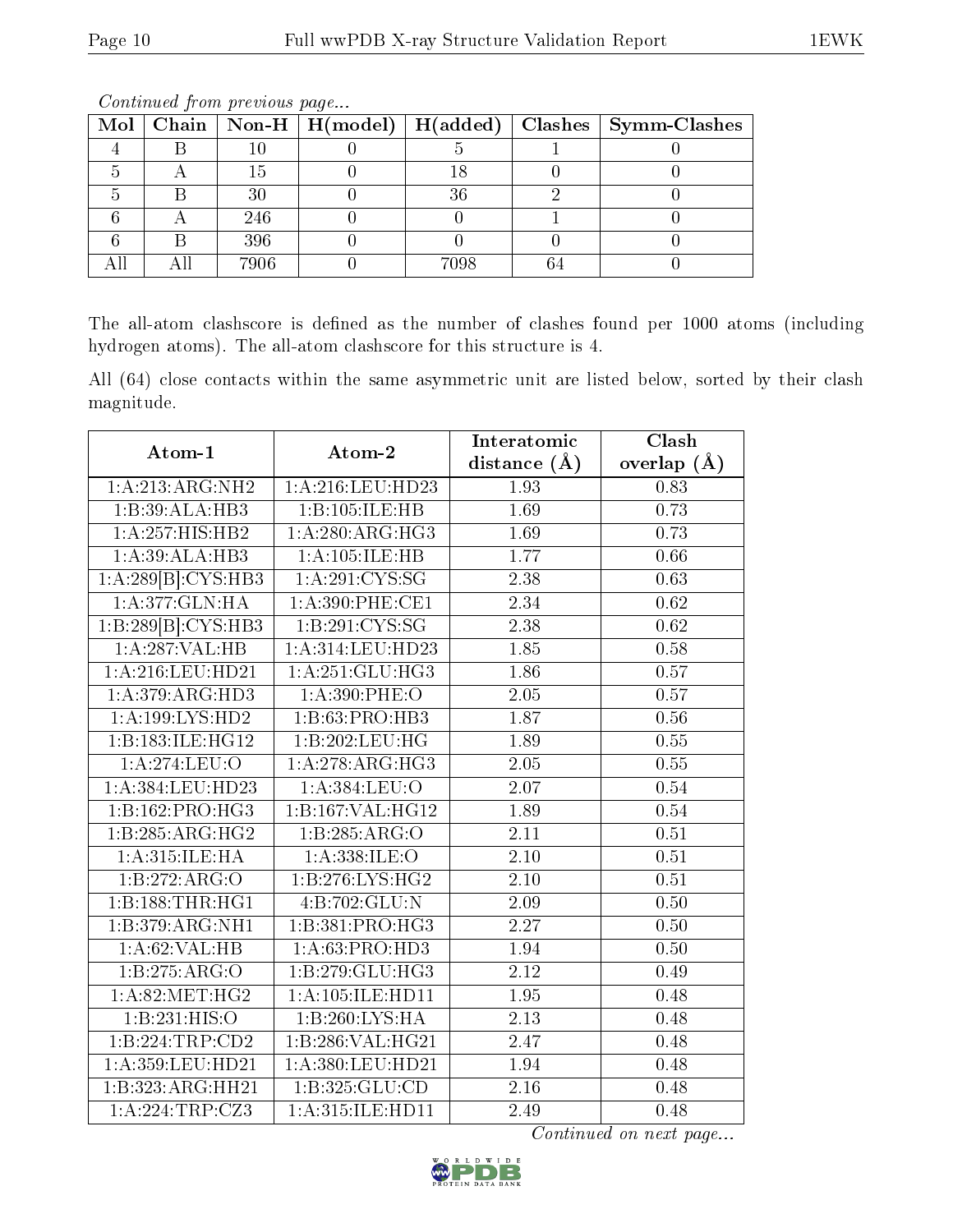|                     |                                     | Interatomic    | Clash         |
|---------------------|-------------------------------------|----------------|---------------|
| Atom-1              | Atom-2                              | distance $(A)$ | overlap $(A)$ |
| 1: A:216:LEU:CD2    | 1:A:247:LEU:HB3                     | 2.43           | 0.48          |
| 1: A: 162: PRO: HG3 | 1:A:167:VAL:HG12                    | 1.96           | 0.47          |
| 1: A: 333: GLU: H   | 1: A: 333: GLU: CD                  | 2.17           | 0.47          |
| 1: A:216:LEU:HD22   | 1: A:247:LEU:HB3                    | 1.96           | 0.47          |
| 1: A:423: GLY:HA3   | 1:A:454:LEU:HD23                    | 1.96           | 0.47          |
| 1: A:486: TYR:OH    | 1:A:490:ASN:HA                      | 2.15           | 0.47          |
| 1:B:331:GLU:HB3     | 1:B:492:TYR:CD2                     | 2.50           | 0.46          |
| 1:B:62:VAL:HB       | 1:B:63:PRO:H <sub>D3</sub>          | 1.97           | 0.46          |
| 1:A:398:GLU:OE1     | 1:A:398:GLU:N                       | 2.43           | 0.45          |
| 1:A:179:ASP:O       | 1:A:447:GLY:HA3                     | 2.17           | 0.45          |
| 1:A:384:LEU:HD23    | 1:A:384:LEU:C                       | 2.37           | 0.45          |
| 1: A: 55: HIS: CE1  | 1:A:71:ARG:HG2                      | 2.52           | 0.44          |
| 1: A:381: PRO:HD3   | 1:A:393:VAL:HG13                    | 2.00           | 0.44          |
| 1:A:491:ARG:HG3     | 1:A:491:ARG:HH11                    | 1.83           | 0.43          |
| 1:B:287:VAL:HB      | 1:B:314:LEU:HD23                    | 2.00           | 0.43          |
| 1: A:490:ASN:C      | 1:A:490:ASN:HD22                    | 2.22           | 0.43          |
| 1: B:96: LEU: N     | 1: B: 97: PRO: HD3                  | 2.34           | 0.43          |
| 1:B:264:ASN:HD22    | 5:B:903:EPE:H72                     | 1.83           | 0.43          |
| 1: A:343: GLN:OE1   | 1:A:478:ARG:HD2                     | 2.18           | 0.43          |
| 1:A:280:ARG:HH11    | 1:A:280:ARG:HA                      | 1.83           | 0.43          |
| 1:B:183:ILE:HA      | 1:B:202:LEU:O                       | 2.18           | 0.43          |
| 1: A: 368: PHE: HB3 | 1: A: 369: PRO: HD3                 | 2.01           | 0.42          |
| 1:A:377:GLN:HA      | 1: A:390: PHE:CD1                   | $2.54\,$       | 0.42          |
| 1: A:275: ARG:O     | 1: A:279: GLU:HG3                   | 2.19           | 0.42          |
| 1: A:486: TYR:OH    | 1: A:490:ASN:ND2                    | 2.52           | 0.42          |
| 1: A:195: LYS: HA   | 1: A: 195: LYS: HE2                 | 2.02           | 0.42          |
| 1:A:280:ARG:HB3     | 1:A:280:ARG:NH1                     | 2.35           | 0.42          |
| 1: A:276: LYS: HD2  | 6: A: 1165: HOH: O                  | 2.18           | 0.42          |
| 1: A:86: LEU: HD11  | 1:A:103:SER:HB3                     | 2.02           | 0.41          |
| 1:B:222:TYR:OH      | 1:B:512:ILE:HD12                    | 2.20           | 0.41          |
| 5:B:902:EPE:H102    | 5:B:902:EPE:H22                     | 1.73           | 0.41          |
| 1: A:299:LEU:O      | 1: A:303:MET:HG3                    | 2.20           | 0.41          |
| 1: B: 500: TRP: CZ2 | 1:B:503:GLY:HA2                     | 2.55           | 0.41          |
| 1:A:458:SER:HA      | 1: A:467: VAL:O                     | 2.21           | 0.41          |
| 1:B:227:VAL:HG12    | 1:B:286:VAL:HB                      | 2.03           | 0.41          |
| 1: A:268: LYS: HA   | $1:A:268:\overline{\text{LYS:HD3}}$ | 1.91           | 0.40          |

There are no symmetry-related clashes.

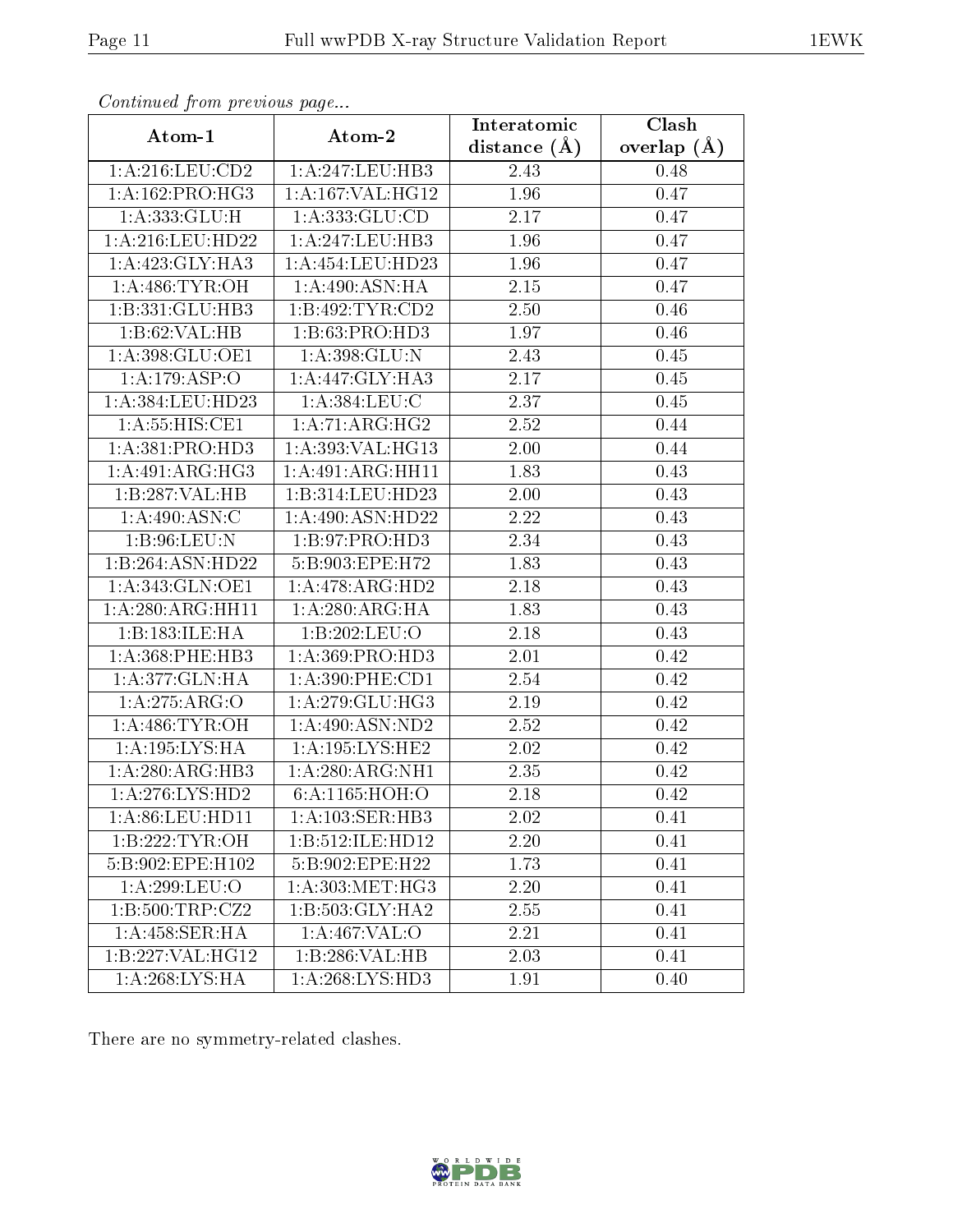### 5.3 Torsion angles (i)

#### 5.3.1 Protein backbone  $(i)$

In the following table, the Percentiles column shows the percent Ramachandran outliers of the chain as a percentile score with respect to all X-ray entries followed by that with respect to entries of similar resolution.

The Analysed column shows the number of residues for which the backbone conformation was analysed, and the total number of residues.

| Mol | Chain | Analysed                          | Favoured   Allowed   Outliers   Percentiles |           |          |    |         |
|-----|-------|-----------------------------------|---------------------------------------------|-----------|----------|----|---------|
|     |       | $445/490$ (91\%)   423 (95\%)     |                                             | 21 $(5%)$ | $1(0\%)$ | 47 | 55      |
|     |       | $446/490 (91\%)$   $431 (97\%)$   |                                             | $15(3\%)$ |          |    | 100 100 |
| All | All   | $891/980$ $(91\%)$   854 $(96\%)$ |                                             | $-36(4%)$ | $1(0\%)$ | 51 | 60      |

All (1) Ramachandran outliers are listed below:

| Mol | Chain | $\perp$ Res | Lype |
|-----|-------|-------------|------|
|     |       |             |      |

#### $5.3.2$  Protein sidechains  $(i)$

In the following table, the Percentiles column shows the percent sidechain outliers of the chain as a percentile score with respect to all X-ray entries followed by that with respect to entries of similar resolution.

The Analysed column shows the number of residues for which the sidechain conformation was analysed, and the total number of residues.

| Mol | Chain | Analysed        | Rotameric   Outliers |           | Percentiles |
|-----|-------|-----------------|----------------------|-----------|-------------|
|     |       | $385/422(91\%)$ | 376 (98%)            | $9(2\%)$  | 63<br>50    |
|     |       | $386/422(92\%)$ | 375(97%)             | 11 $(3%)$ | 56<br>43    |
| All | All   | $771/844(91\%)$ | 751 (97%)            | $20(3\%)$ | 58<br>50    |

All (20) residues with a non-rotameric sidechain are listed below:

| Mol | Chain | Res    | Type       |
|-----|-------|--------|------------|
|     |       | 82     | MET        |
|     |       | 202    | LEU        |
|     |       | 289[A] | <b>CYS</b> |
|     |       | 289 B  | <b>CYS</b> |
|     |       | 290    | PHE        |

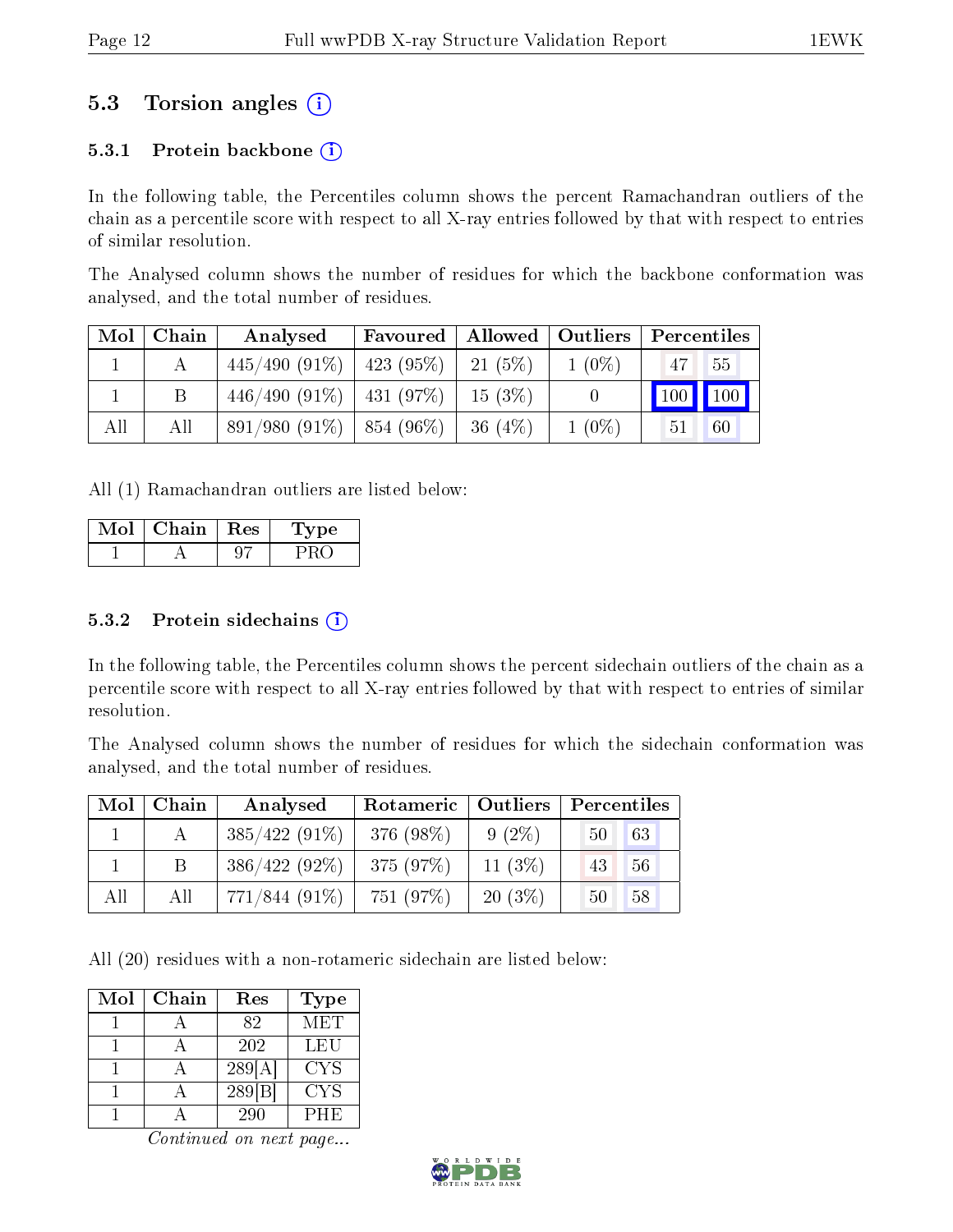| Mol            | Chain                   | Res    | Type                    |
|----------------|-------------------------|--------|-------------------------|
| $\mathbf{1}$   | A                       | 313    | <b>SER</b>              |
| $\mathbf{1}$   | $\boldsymbol{A}$        | 478    | $\rm{ARG}$              |
| $\mathbf{1}$   | $\overline{\rm A}$      | 488    | $\overline{\text{GLU}}$ |
| $\mathbf{1}$   | $\boldsymbol{A}$        | 490    | <b>ASN</b>              |
| $\mathbf{1}$   | $\overline{\mathrm{B}}$ | 35     | <b>GLN</b>              |
| $\mathbf{1}$   | B                       | 82     | <b>MET</b>              |
| $\mathbf{1}$   | B                       | 202    | <b>LEU</b>              |
| $\mathbf{1}$   | B                       | 259    | ASP                     |
| $\mathbf 1$    | B                       | 289[A] | <b>CYS</b>              |
| $\overline{1}$ | B                       | 289 B  | CYS                     |
| $\mathbf{1}$   | B                       | 368    | PHE                     |
| $\mathbf{1}$   | B                       | 465    | GLU                     |
| $\mathbf{1}$   | B                       | 488    | GLU                     |
| $\mathbf 1$    | B                       | 490    | <b>ASN</b>              |
| $\overline{1}$ | B                       | 508    | $_{\rm ASP}$            |

Some sidechains can be flipped to improve hydrogen bonding and reduce clashes. All (13) such sidechains are listed below:

| Mol            | Chain | $\operatorname{Res}% \left( \mathcal{N}\right) \equiv\operatorname{Res}(\mathcal{N}_{0},\mathcal{N}_{0})$ | <b>Type</b>                        |
|----------------|-------|-----------------------------------------------------------------------------------------------------------|------------------------------------|
| 1              | A     | 170                                                                                                       | GLN                                |
| 1              | А     | 173                                                                                                       | <b>ASN</b>                         |
| $\overline{1}$ | А     | 250                                                                                                       | GLN                                |
| 1              | А     | 257                                                                                                       | HIS                                |
| $\mathbf{1}$   | А     | 422                                                                                                       | HIS                                |
| $\mathbf{1}$   | А     | 490                                                                                                       | $\overline{\mathrm{A}}\mathrm{SN}$ |
| 1              | A     | 501                                                                                                       | HIS                                |
| $\mathbf{1}$   | B     | 35                                                                                                        | GLN                                |
| 1              | В     | 170                                                                                                       | <b>GLN</b>                         |
| $\mathbf{1}$   | В     | 173                                                                                                       | <b>ASN</b>                         |
| 1              | В     | 250                                                                                                       | $_{\rm GLN}$                       |
| 1              | В     | 343                                                                                                       | <b>GLN</b>                         |
|                |       | 490                                                                                                       | ASN                                |

#### 5.3.3 RNA (i)

There are no RNA molecules in this entry.

#### 5.4 Non-standard residues in protein, DNA, RNA chains  $(i)$

There are no non-standard protein/DNA/RNA residues in this entry.

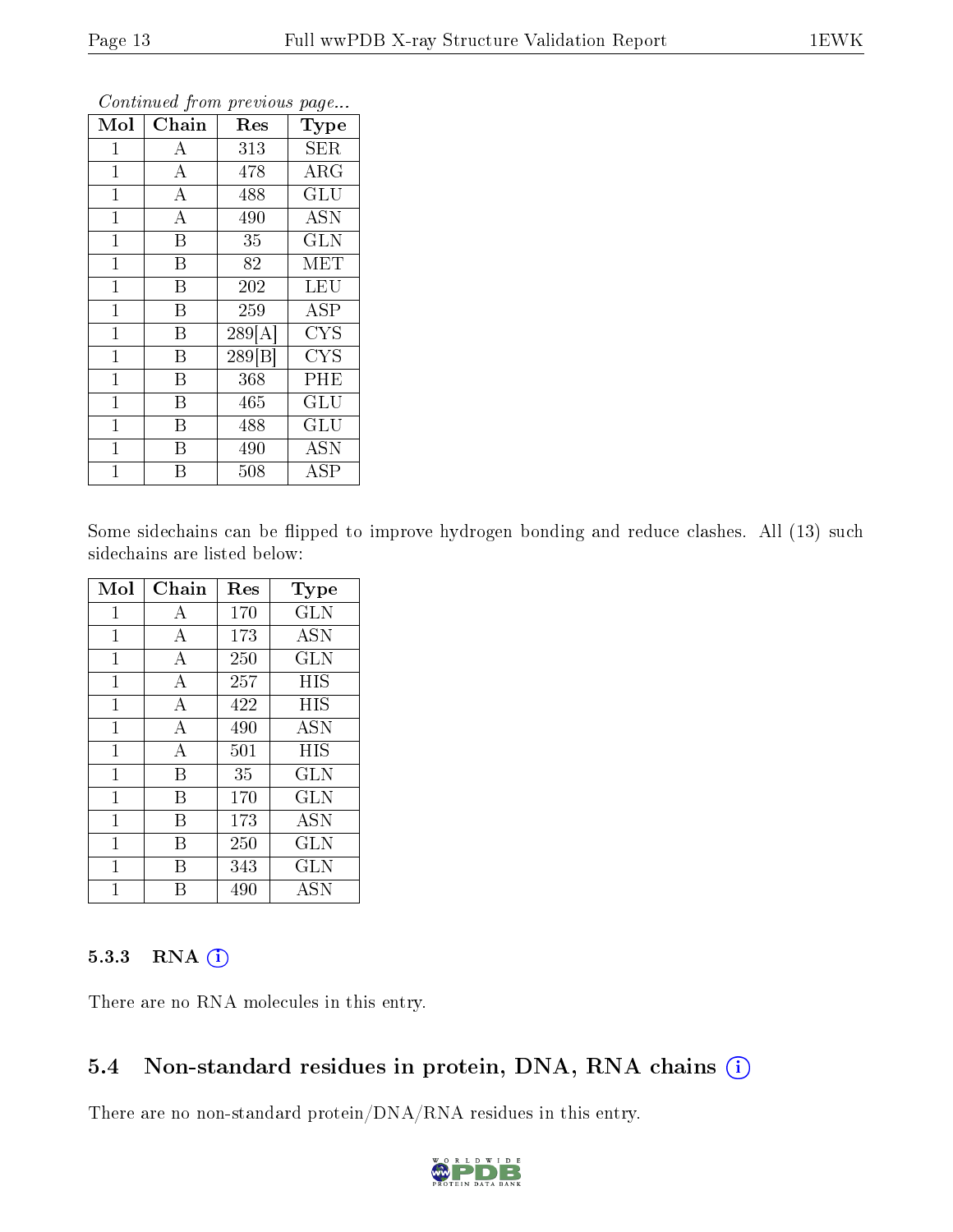#### 5.5 Carbohydrates (i)

There are no monosaccharides in this entry.

#### 5.6 Ligand geometry  $(i)$

Of 11 ligands modelled in this entry, 2 are monoatomic - leaving 9 for Mogul analysis.

In the following table, the Counts columns list the number of bonds (or angles) for which Mogul statistics could be retrieved, the number of bonds (or angles) that are observed in the model and the number of bonds (or angles) that are defined in the Chemical Component Dictionary. The Link column lists molecule types, if any, to which the group is linked. The Z score for a bond length (or angle) is the number of standard deviations the observed value is removed from the expected value. A bond length (or angle) with  $|Z| > 2$  is considered an outlier worth inspection. RMSZ is the root-mean-square of all Z scores of the bond lengths (or angles).

| Mol            | Chain<br>Res<br>Type |   | Link | Bond lengths |            |      | Bond angles      |          |      |                               |
|----------------|----------------------|---|------|--------------|------------|------|------------------|----------|------|-------------------------------|
|                |                      |   |      |              | Counts     | RMSZ | Z  > 2           | Counts   | RMSZ | Z >2<br>#                     |
| 2              | NAG                  | B | 804  |              | 14, 14, 15 | 0.52 | $\left( \right)$ | 17,19,21 | 0.62 | U                             |
| $\overline{5}$ | <b>EPE</b>           | B | 903  |              | 15, 15, 15 | 1.68 | $3(20\%)$        | 18,20,20 | 1.09 | $2(11\%)$                     |
| 2              | <b>NAG</b>           | А | 801  | 1            | 14, 14, 15 | 0.58 | 0                | 17,19,21 | 0.69 | 1(5%)                         |
| $\overline{2}$ | <b>NAG</b>           | B | 803  |              | 14, 14, 15 | 0.55 | 0                | 17,19,21 | 0.70 | 1(5%)                         |
| $\overline{5}$ | <b>EPE</b>           | А | 901  |              | 15, 15, 15 | 1.79 | $3(20\%)$        | 18,20,20 | 1.09 | $2(11\%)$                     |
| $\overline{2}$ | <b>NAG</b>           | А | 802  |              | 14, 14, 15 | 0.52 | $\cup$           | 17,19,21 | 0.66 | $\left( \right)$              |
| $\overline{5}$ | <b>EPE</b>           | B | 902  |              | 15, 15, 15 | 1.58 | $3(20\%)$        | 18,20,20 | 1.11 | $\sqrt{2\,\left(11\%\right)}$ |

In the following table, the Chirals column lists the number of chiral outliers, the number of chiral centers analysed, the number of these observed in the model and the number defined in the Chemical Component Dictionary. Similar counts are reported in the Torsion and Rings columns. '-' means no outliers of that kind were identified.

| Mol                         | Type       | Chain | Res | Link | Chirals | <b>Torsions</b>    | Rings                |
|-----------------------------|------------|-------|-----|------|---------|--------------------|----------------------|
| $\mathcal{D}_{\mathcal{L}}$ | <b>NAG</b> | В     | 804 |      |         | 0/6/23/26          | $\overline{0/1}/1/1$ |
| $\overline{5}$              | <b>EPE</b> | B     | 903 |      |         | 3/9/19/19          | 0/1/1/1              |
| $\mathcal{D}_{\mathcal{L}}$ | <b>NAG</b> | А     | 801 |      |         | $\sqrt{2/6}/23/26$ | 0/1/1/1              |
| $\mathcal{D}$               | <b>NAG</b> | B     | 803 |      |         | 0/6/23/26          | 0/1/1/1              |
| 5                           | <b>EPE</b> | А     | 901 |      |         | $\sqrt{2/9/19/19}$ | 0/1/1/1              |
| $\mathcal{D}$               | <b>NAG</b> | А     | 802 |      |         | 0/6/23/26          | 0/1/1/1              |
| 5                           | <b>EPE</b> | В     | 902 |      |         | 2/9/19/19          | 0/1/1/1              |

All (9) bond length outliers are listed below:

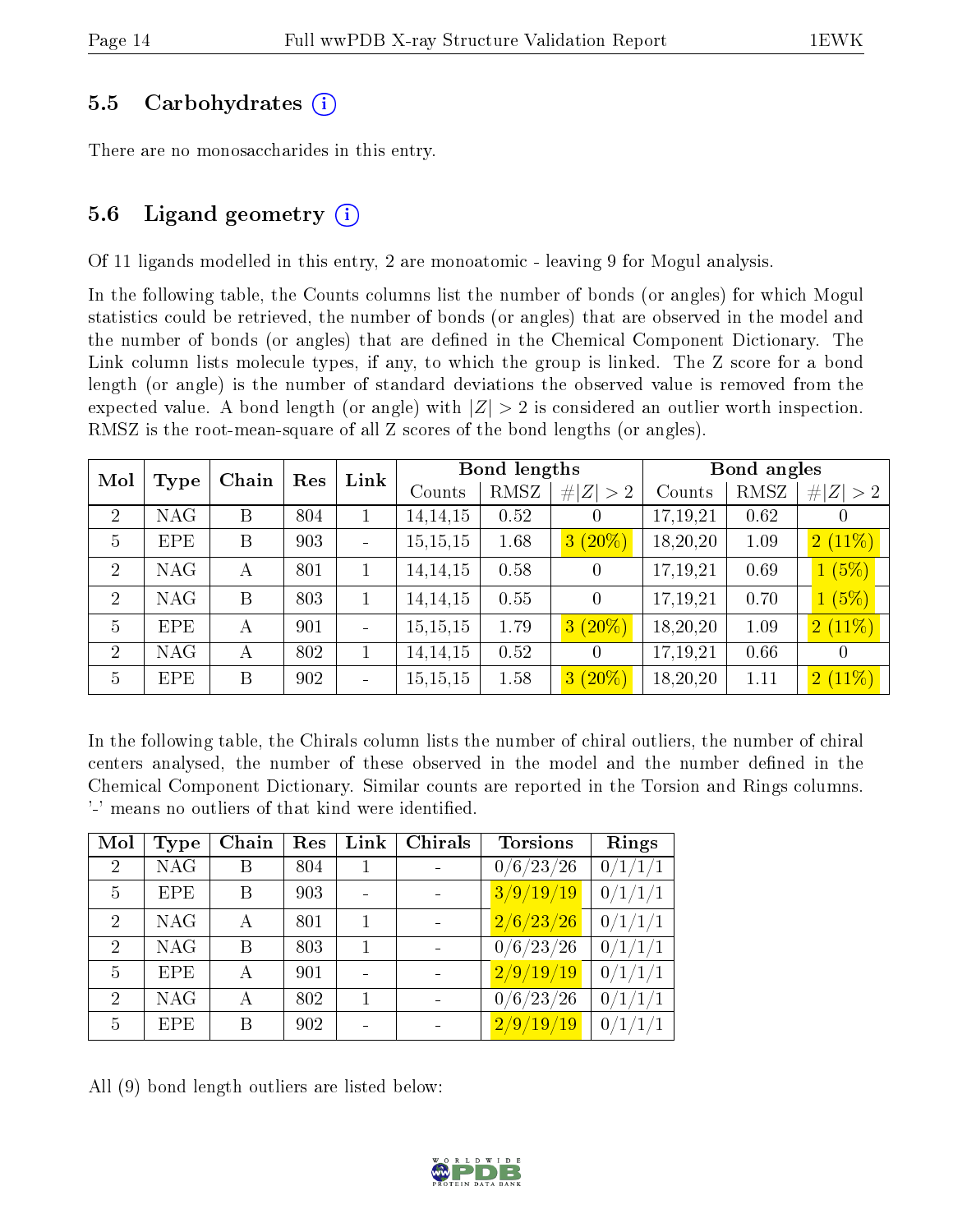| Mol | Chain | Res | <b>Type</b> | Atoms   | Z    | Observed $(A)$ | Ideal(A) |
|-----|-------|-----|-------------|---------|------|----------------|----------|
| 5   | А     | 901 | <b>EPE</b>  | $O1S-S$ | 4.34 | 1.57           | 1.45     |
| 5   | А     | 901 | <b>EPE</b>  | $O2S-S$ | 4.27 | 1.57           | 1.45     |
| 5   | В     | 903 | <b>EPE</b>  | $O2S-S$ | 4.16 | 1.57           | 1.45     |
| 5   | В     | 903 | <b>EPE</b>  | $O1S-S$ | 4.09 | 1.57           | 1.45     |
| 5   | B     | 902 | <b>EPE</b>  | $O1S-S$ | 3.97 | 1.56           | 1.45     |
| 5   | B     | 902 | <b>EPE</b>  | $O2S-S$ | 3.78 | 1.56           | 1.45     |
| 5   | А     | 901 | <b>EPE</b>  | $O3S-S$ | 2.95 | 1.58           | 1.47     |
| 5   | В     | 903 | <b>EPE</b>  | $O3S-S$ | 2.60 | 1.56           | 1.47     |
| 5   | В     | 902 | EPE         | $O3S-S$ | 2.41 | 1.56           | 1.47     |

All (8) bond angle outliers are listed below:

| Mol            | Chain | Res | Type       | Atoms       | Z       | Observed $\binom{o}{c}$ | $Ideal(^o)$ |
|----------------|-------|-----|------------|-------------|---------|-------------------------|-------------|
| 5              | В     | 902 | <b>EPE</b> | $O2S-S-C10$ | 2.36    | 109.75                  | 106.92      |
| 5              | А     | 901 | <b>EPE</b> | $O2S-S-C10$ | 2.31    | 109.70                  | 106.92      |
| 5              | B     | 903 | <b>EPE</b> | O3S-S-C10   | 2.28    | 109.46                  | 105.77      |
| 5              | B     | 902 | <b>EPE</b> | O3S-S-C10   | 2.26    | 109.42                  | 105.77      |
| 5              | А     | 901 | <b>EPE</b> | O3S-S-C10   | 2.21    | 109.34                  | 105.77      |
| 5              | B     | 903 | <b>EPE</b> | $O1S-S-C10$ | 2.20    | 109.56                  | 106.92      |
| $\mathcal{D}$  | В     | 803 | <b>NAG</b> | $C2-N2-C7$  | $-2.09$ | 119.92                  | 122.90      |
| $\overline{2}$ | А     | 801 | <b>NAG</b> | $C2-N2-C7$  | $-2.03$ | 120.01                  | 122.90      |

There are no chirality outliers.

| Mol            | Chain | Res | Type       | Atoms                                                          |
|----------------|-------|-----|------------|----------------------------------------------------------------|
| 2              | А     | 801 | <b>NAG</b> | O <sub>5</sub> -C <sub>5</sub> -C <sub>6</sub> -O <sub>6</sub> |
| $\overline{2}$ | А     | 801 | <b>NAG</b> | C4-C5-C6-O6                                                    |
| 5              | B     | 903 | <b>EPE</b> | $C9-C10-S-O3S$                                                 |
| 5              | А     | 901 | <b>EPE</b> | $C10$ -C9-N1-C2                                                |
| 5              | B     | 903 | <b>EPE</b> | $C9-C10-S-O1S$                                                 |
| 5              | B     | 903 | EPE        | $C9-C10-S-O2S$                                                 |
| 5              | А     | 901 | <b>EPE</b> | $C10$ -C9-N1-C6                                                |
| 5              | B     | 902 | <b>EPE</b> | C8-C7-N4-C5                                                    |
| 5              | R     | 902 | EPE        | C8-C7-N4-C3                                                    |

All (9) torsion outliers are listed below:

There are no ring outliers.

2 monomers are involved in 2 short contacts:

|  |  | Mol   Chain   Res   Type   Clashes   Symm-Clashes |
|--|--|---------------------------------------------------|
|  |  |                                                   |
|  |  |                                                   |

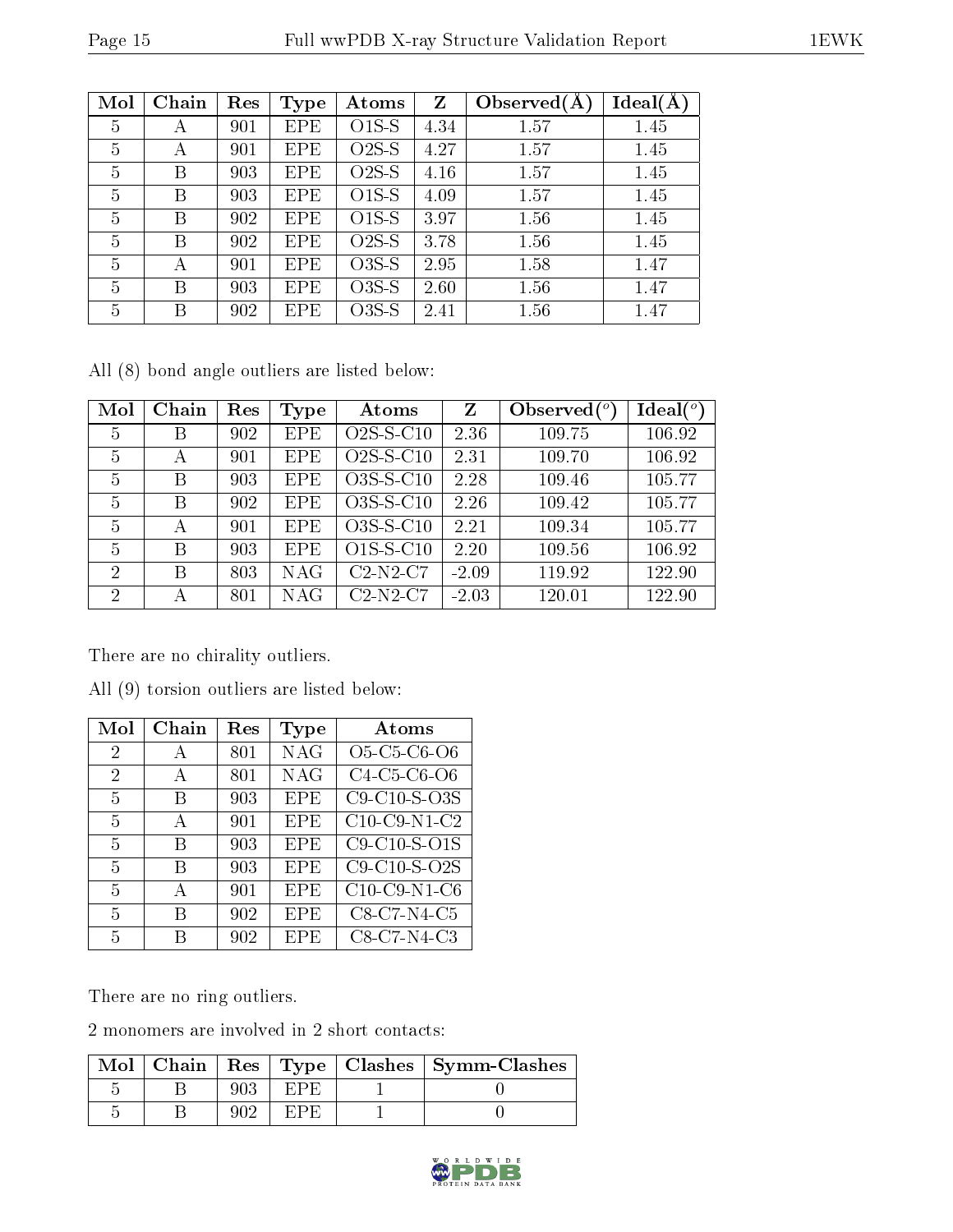### 5.7 [O](https://www.wwpdb.org/validation/2017/XrayValidationReportHelp#nonstandard_residues_and_ligands)ther polymers (i)

There are no such residues in this entry.

### 5.8 Polymer linkage issues (i)

There are no chain breaks in this entry.

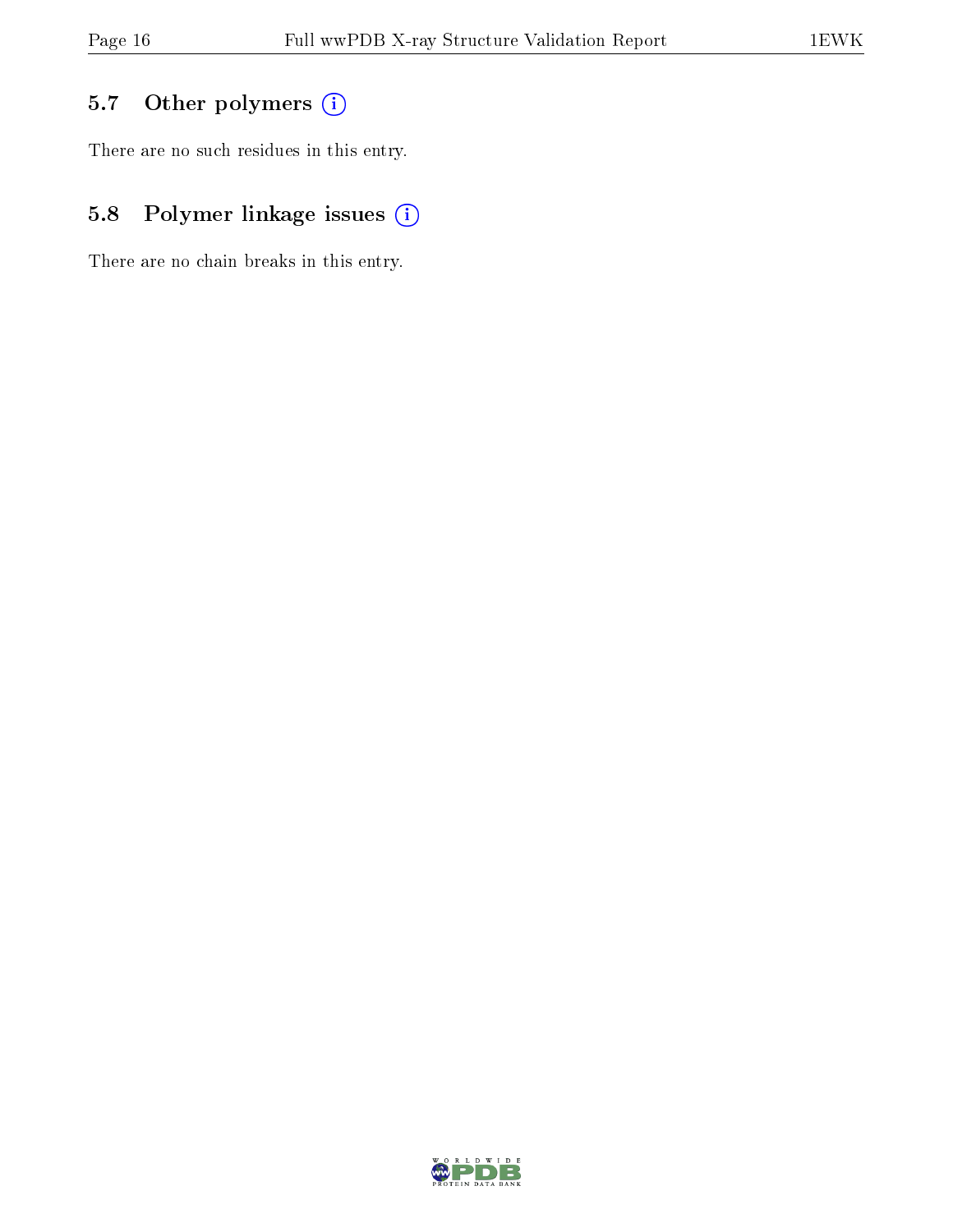## 6 Fit of model and data  $(i)$

### 6.1 Protein, DNA and RNA chains  $(i)$

In the following table, the column labelled  $#RSRZ> 2'$  contains the number (and percentage) of RSRZ outliers, followed by percent RSRZ outliers for the chain as percentile scores relative to all X-ray entries and entries of similar resolution. The OWAB column contains the minimum, median,  $95<sup>th</sup>$  percentile and maximum values of the occupancy-weighted average B-factor per residue. The column labelled ' $Q< 0.9$ ' lists the number of (and percentage) of residues with an average occupancy less than 0.9.

| Mol | Chain | Analysed        | $<$ RSRZ $>$ | # $RSRZ>2$            | $\mid$ OWAB( $\rm{\AA}^{2})$ $\mid$ | $\rm Q\textcolor{black}{<}0.9$ |
|-----|-------|-----------------|--------------|-----------------------|-------------------------------------|--------------------------------|
|     |       | $448/490(91\%)$ | 0.04         | $132(7\%)$ 16 14      | 21, 37, 69, 88                      |                                |
|     |       | $449/490(91\%)$ | $-0.19$      | $13(2\%)$ 51<br>49    | 17, 30, 51, 67                      |                                |
| All | All   | $897/980(91\%)$ | $-0.08$      | 45(5%)<br> 27 <br> 28 | 17, 33, 59, 88                      |                                |

All (45) RSRZ outliers are listed below:

| Mol            | Chain                     | Res | Type                      | <b>RSRZ</b>      |
|----------------|---------------------------|-----|---------------------------|------------------|
| $\mathbf{1}$   | A                         | 510 | <b>TYR</b>                | 6.6              |
| $\mathbf{1}$   | $\boldsymbol{A}$          | 382 | <b>GLY</b>                | 5.7              |
| $\overline{1}$ | $\overline{\rm A}$        | 397 | $\overline{\mathrm{ASN}}$ | $5.6\,$          |
| $\mathbf{1}$   | $\overline{\rm A}$        | 384 | <b>LEU</b>                | $5.6\,$          |
| $\overline{1}$ | $\overline{\mathrm{B}}$   | 510 | <b>TYR</b>                | 5.6              |
| $\mathbf{1}$   | $\boldsymbol{\mathrm{B}}$ | 488 | GLU                       | 5.5              |
| $\overline{1}$ | $\overline{\rm A}$        | 488 | <b>GLU</b>                | 5.3              |
| $\overline{1}$ | $\boldsymbol{\mathrm{B}}$ | 490 | <b>ASN</b>                | 5.2              |
| $\overline{1}$ | $\overline{\rm A}$        | 490 | ASN                       | $5.0\,$          |
| $\overline{1}$ | $\overline{\mathrm{B}}$   | 384 | LEU                       | 4.6              |
| $\overline{1}$ | $\overline{\rm A}$        | 282 | PRO                       | 4.2              |
| $\overline{1}$ | $\overline{\rm A}$        | 391 | $\overline{\text{LYS}}$   | $4.0\,$          |
| $\overline{1}$ | $\overline{\mathrm{B}}$   | 486 | <b>TYR</b>                | 3.6              |
| $\overline{1}$ | $\overline{\rm A}$        | 390 | $\overline{\rm{PHE}}$     | $3.6\,$          |
| $\overline{1}$ | $\overline{\mathrm{B}}$   | 385 | <b>LEU</b>                | 3.5              |
| $\mathbf{1}$   | $\overline{\rm A}$        | 388 | PRO                       | 3.4              |
| $\overline{1}$ | $\overline{\mathrm{B}}$   | 489 | $\overline{\rm ALA}$      | $\overline{3.4}$ |
| $\mathbf{1}$   | $\overline{B}$            | 491 | ARG                       | $\overline{3.3}$ |
| $\overline{1}$ | $\overline{\mathrm{B}}$   | 388 | PRO                       | $\overline{3.2}$ |
| $\overline{1}$ | A                         | 385 | <b>LEU</b>                | 3.2              |
| $\overline{1}$ | $\overline{B}$            | 382 | <b>GLY</b>                | $\overline{3.2}$ |
| $\overline{1}$ | A                         | 389 | ASN                       | 3.1              |
| $\overline{1}$ | $\boldsymbol{A}$          | 489 | <b>ALA</b>                | $3.0\,$          |
| $\mathbf{1}$   | B                         | 35  | <b>GLN</b>                | 3.0              |

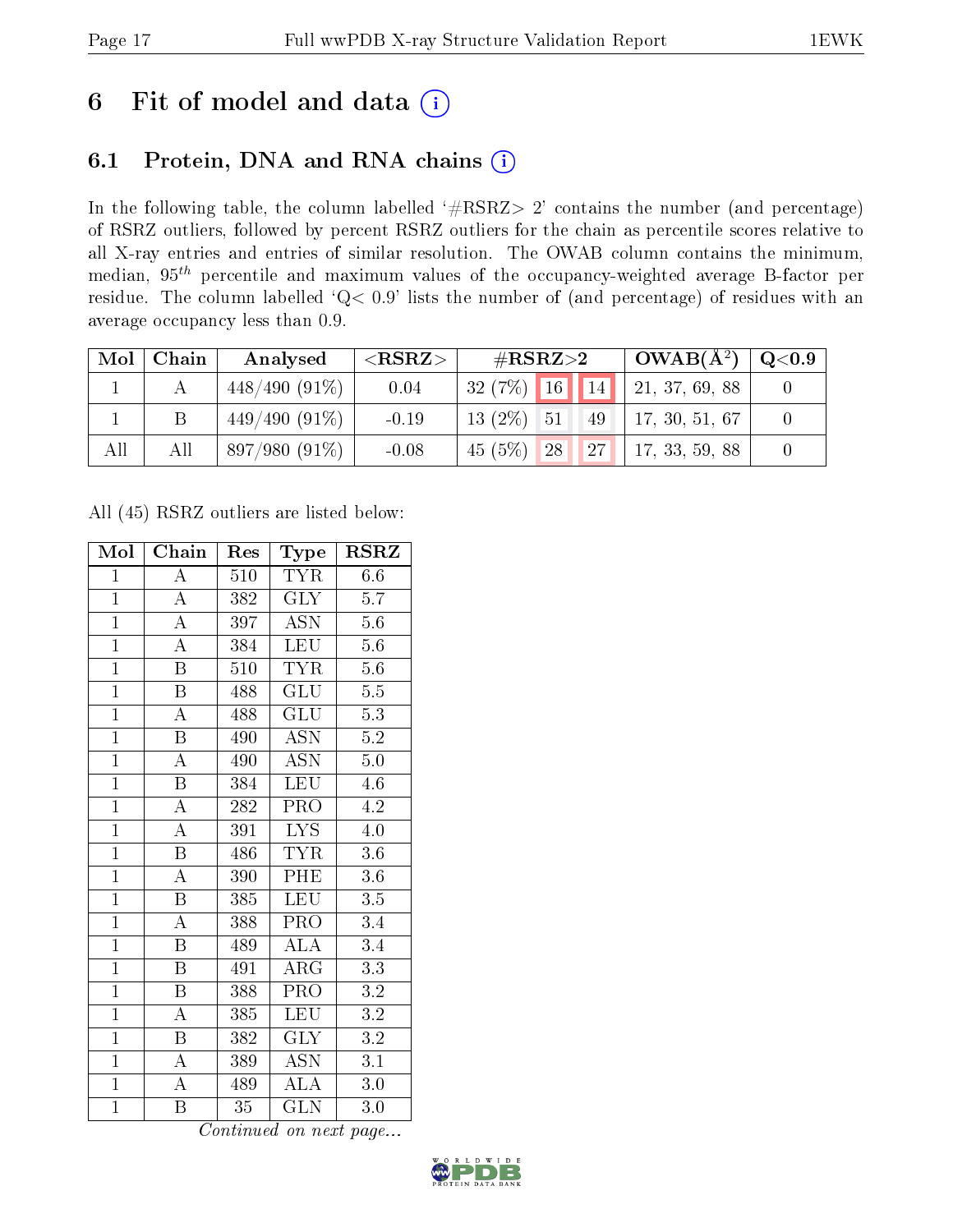| Mol            | Chain              | Res | <b>Type</b> | <b>RSRZ</b>      |
|----------------|--------------------|-----|-------------|------------------|
| $\mathbf{1}$   | А                  | 381 | <b>PRO</b>  | 3.0              |
| $\overline{1}$ | $\boldsymbol{A}$   | 383 | <b>HIS</b>  | 2.8              |
| $\overline{1}$ | $\overline{\rm A}$ | 226 | <b>TYR</b>  | 2.8              |
| $\mathbf{1}$   | A                  | 348 | $\rm{ARG}$  | 2.8              |
| $\overline{1}$ | $\overline{\rm A}$ | 277 | <b>LEU</b>  | 2.7              |
| $\overline{1}$ | $\boldsymbol{A}$   | 491 | $\rm{ARG}$  | 2.7              |
| $\mathbf{1}$   | $\boldsymbol{A}$   | 93  | PRO         | 2.7              |
| $\mathbf{1}$   | $\overline{\rm A}$ | 395 | THR         | 2.7              |
| $\mathbf{1}$   | $\overline{\rm A}$ | 360 | ASP         | 2.5              |
| $\overline{1}$ | $\overline{\rm A}$ | 94  | <b>VAL</b>  | $2.\overline{5}$ |
| $\mathbf{1}$   | $\boldsymbol{A}$   | 268 | <b>LYS</b>  | 2.4              |
| $\mathbf{1}$   | $\overline{\rm A}$ | 486 | <b>TYR</b>  | 2.4              |
| $\mathbf{1}$   | B                  | 282 | PRO         | 2.4              |
| $\mathbf{1}$   | $\boldsymbol{A}$   | 436 | <b>VAL</b>  | 2.3              |
| $\mathbf{1}$   | $\overline{\rm A}$ | 471 | GLU         | 2.2              |
| $\overline{1}$ | $\boldsymbol{A}$   | 403 | <b>ASN</b>  | 2.2              |
| $\mathbf{1}$   | B                  | 283 | <b>LYS</b>  | 2.1              |
| $\mathbf{1}$   | A                  | 393 | <b>VAL</b>  | 2.1              |
| $\overline{1}$ | $\overline{\rm A}$ | 124 | $\rm{ARG}$  | 2.1              |
| $\overline{1}$ | $\overline{\rm A}$ | 283 | <b>LYS</b>  | 2.1              |
| $\overline{1}$ | A                  | 358 | $\rm{ARG}$  | 2.0              |

#### 6.2 Non-standard residues in protein, DNA, RNA chains (i)

There are no non-standard protein/DNA/RNA residues in this entry.

#### 6.3 Carbohydrates (i)

There are no monosaccharides in this entry.

#### 6.4 Ligands  $(i)$

In the following table, the Atoms column lists the number of modelled atoms in the group and the number defined in the chemical component dictionary. The B-factors column lists the minimum, median,  $95<sup>th</sup>$  percentile and maximum values of B factors of atoms in the group. The column labelled  $Q < 0.9$ ' lists the number of atoms with occupancy less than 0.9.

| Mol |            | $\top$ ype   Chain |     |       |      |                | $\mid {\,\rm Res\,}\mid {\,\rm Atoms\,} \mid {\,\rm RSCC\,}\mid {\,\rm RSR\,}\mid {\,\rm B\text{-}factors}({\rm A}^2)\mid$ | $\mid$ Q<0.9 |
|-----|------------|--------------------|-----|-------|------|----------------|----------------------------------------------------------------------------------------------------------------------------|--------------|
|     | NAG        |                    | 801 |       |      | $\boxed{0.44}$ | 64,66,67,67                                                                                                                |              |
|     | <b>EPE</b> |                    | 901 | 15/15 | 0.70 | 0.27           | 72, 73, 74, 74                                                                                                             |              |